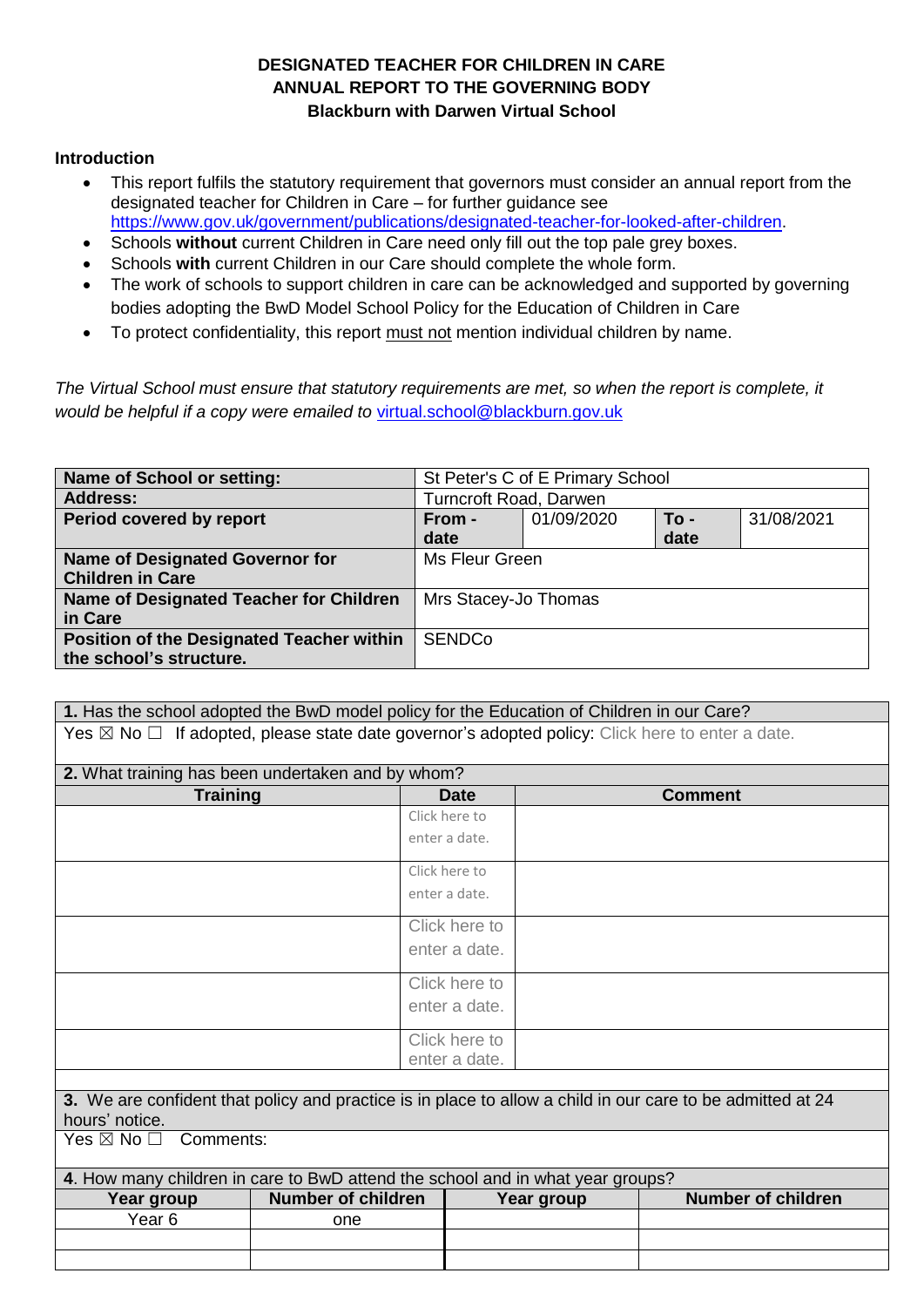| <b>Year Group</b>                                                                                                                                                    |                                      | 5. How many children in care to other local authorities attend the school and in which year group?<br><b>Number of children</b> |                                                                                                       | <b>Local Authority</b> |                                                                                                          |  |  |
|----------------------------------------------------------------------------------------------------------------------------------------------------------------------|--------------------------------------|---------------------------------------------------------------------------------------------------------------------------------|-------------------------------------------------------------------------------------------------------|------------------------|----------------------------------------------------------------------------------------------------------|--|--|
|                                                                                                                                                                      |                                      |                                                                                                                                 |                                                                                                       |                        |                                                                                                          |  |  |
|                                                                                                                                                                      |                                      |                                                                                                                                 |                                                                                                       |                        |                                                                                                          |  |  |
|                                                                                                                                                                      |                                      |                                                                                                                                 |                                                                                                       |                        |                                                                                                          |  |  |
|                                                                                                                                                                      |                                      |                                                                                                                                 |                                                                                                       |                        |                                                                                                          |  |  |
|                                                                                                                                                                      |                                      |                                                                                                                                 |                                                                                                       |                        |                                                                                                          |  |  |
| 6. SEN How many children in care have special needs (SEN Support and EHCP)                                                                                           |                                      |                                                                                                                                 |                                                                                                       |                        |                                                                                                          |  |  |
| <b>Number of children</b>                                                                                                                                            |                                      | <b>SEN Support / EHCP</b>                                                                                                       |                                                                                                       |                        | Comment - any issues with support or                                                                     |  |  |
|                                                                                                                                                                      |                                      |                                                                                                                                 |                                                                                                       | planning?              |                                                                                                          |  |  |
|                                                                                                                                                                      |                                      |                                                                                                                                 |                                                                                                       |                        |                                                                                                          |  |  |
|                                                                                                                                                                      |                                      |                                                                                                                                 |                                                                                                       |                        |                                                                                                          |  |  |
|                                                                                                                                                                      |                                      |                                                                                                                                 |                                                                                                       |                        |                                                                                                          |  |  |
| 7. PEPs Do all children in care have an up to date, PEP (Personal Education Plan)<br>Yes $\boxtimes$ No $\Box$ Please comment on good practice or development areas: |                                      |                                                                                                                                 |                                                                                                       |                        |                                                                                                          |  |  |
|                                                                                                                                                                      |                                      |                                                                                                                                 |                                                                                                       |                        |                                                                                                          |  |  |
| 8. PEPs How are carers, social care and the young person involved in the PEP?                                                                                        |                                      |                                                                                                                                 |                                                                                                       |                        |                                                                                                          |  |  |
| Comments: attend regular meetings                                                                                                                                    |                                      |                                                                                                                                 |                                                                                                       |                        |                                                                                                          |  |  |
|                                                                                                                                                                      |                                      |                                                                                                                                 |                                                                                                       |                        |                                                                                                          |  |  |
| 9. PEP Quality                                                                                                                                                       |                                      |                                                                                                                                 |                                                                                                       |                        |                                                                                                          |  |  |
|                                                                                                                                                                      |                                      |                                                                                                                                 |                                                                                                       |                        | Do all PEPs have ambitious SMART targets for attainment and progress linked to support to enable their   |  |  |
| achievement? Are targets being met?                                                                                                                                  |                                      |                                                                                                                                 |                                                                                                       |                        |                                                                                                          |  |  |
| Yes $\boxtimes$ No $\Box$ Please comment on good practice or development areas:                                                                                      |                                      |                                                                                                                                 |                                                                                                       |                        |                                                                                                          |  |  |
|                                                                                                                                                                      |                                      |                                                                                                                                 |                                                                                                       |                        |                                                                                                          |  |  |
| 10. PEPs Are PEPs transferred promptly if a child in care changes school?                                                                                            |                                      |                                                                                                                                 |                                                                                                       |                        |                                                                                                          |  |  |
| Yes $\boxtimes$ No $\square$ If no please comment:                                                                                                                   |                                      |                                                                                                                                 |                                                                                                       |                        |                                                                                                          |  |  |
|                                                                                                                                                                      |                                      |                                                                                                                                 |                                                                                                       |                        |                                                                                                          |  |  |
| 11. Attainment, Progress and use of Pupil Premium                                                                                                                    |                                      |                                                                                                                                 |                                                                                                       |                        |                                                                                                          |  |  |
| Do not use children's names.                                                                                                                                         |                                      |                                                                                                                                 |                                                                                                       |                        |                                                                                                          |  |  |
|                                                                                                                                                                      |                                      |                                                                                                                                 |                                                                                                       |                        | Please show end of year outcomes using 'well below, below, at, above, alongside any other data' and show |  |  |
| how Pupil Premium was used to support and its impact.                                                                                                                |                                      |                                                                                                                                 |                                                                                                       |                        |                                                                                                          |  |  |
| <b>Child 1, 2, etc.</b>                                                                                                                                              | <b>Current</b>                       | <b>Current</b>                                                                                                                  | Amount or                                                                                             |                        | How was Pupil Premium                                                                                    |  |  |
|                                                                                                                                                                      | <b>Attainment</b>                    | <b>Progress [please</b>                                                                                                         | Pupil                                                                                                 |                        | used to support attainment                                                                               |  |  |
|                                                                                                                                                                      | [please use well                     | use well below,                                                                                                                 | Premium                                                                                               |                        | and progress and the impact<br>of this?                                                                  |  |  |
|                                                                                                                                                                      | below, below, at,<br>above alongside | below, at, above<br>alongside any                                                                                               | received                                                                                              | from Virtual           |                                                                                                          |  |  |
|                                                                                                                                                                      | any other data].                     | other data].                                                                                                                    | School?                                                                                               |                        |                                                                                                          |  |  |
| Child 1                                                                                                                                                              | below                                | below                                                                                                                           | £1900                                                                                                 |                        | ELSA intervention weekly for                                                                             |  |  |
|                                                                                                                                                                      | in all subjects                      | in all subjects                                                                                                                 |                                                                                                       |                        | emotional support                                                                                        |  |  |
| Child 2                                                                                                                                                              | at                                   | at                                                                                                                              | £                                                                                                     |                        |                                                                                                          |  |  |
|                                                                                                                                                                      |                                      |                                                                                                                                 |                                                                                                       |                        |                                                                                                          |  |  |
| Child 3                                                                                                                                                              | at                                   | at                                                                                                                              | £                                                                                                     |                        |                                                                                                          |  |  |
|                                                                                                                                                                      |                                      |                                                                                                                                 |                                                                                                       |                        |                                                                                                          |  |  |
| Child 4                                                                                                                                                              | at                                   | at                                                                                                                              | £                                                                                                     |                        |                                                                                                          |  |  |
|                                                                                                                                                                      |                                      |                                                                                                                                 |                                                                                                       |                        |                                                                                                          |  |  |
| Child 5                                                                                                                                                              | at                                   | at                                                                                                                              | £                                                                                                     |                        |                                                                                                          |  |  |
|                                                                                                                                                                      |                                      |                                                                                                                                 |                                                                                                       |                        |                                                                                                          |  |  |
| Child <sub>6</sub>                                                                                                                                                   | at                                   | at                                                                                                                              | £                                                                                                     |                        |                                                                                                          |  |  |
|                                                                                                                                                                      |                                      |                                                                                                                                 |                                                                                                       |                        |                                                                                                          |  |  |
| 12. Total amount<br>£1,900                                                                                                                                           |                                      |                                                                                                                                 |                                                                                                       |                        |                                                                                                          |  |  |
| 13. Pupil Premium                                                                                                                                                    |                                      |                                                                                                                                 |                                                                                                       |                        |                                                                                                          |  |  |
|                                                                                                                                                                      |                                      |                                                                                                                                 | Please describe any other uses of Pupil Premium and give evidence of impact/outcomes [e.g. to provide |                        |                                                                                                          |  |  |
|                                                                                                                                                                      |                                      |                                                                                                                                 |                                                                                                       |                        |                                                                                                          |  |  |
| social and emotional support]                                                                                                                                        |                                      |                                                                                                                                 |                                                                                                       |                        |                                                                                                          |  |  |
| See Pupil Premium report - avaliable on school website                                                                                                               |                                      |                                                                                                                                 |                                                                                                       |                        |                                                                                                          |  |  |
|                                                                                                                                                                      |                                      |                                                                                                                                 |                                                                                                       |                        |                                                                                                          |  |  |
|                                                                                                                                                                      |                                      |                                                                                                                                 |                                                                                                       |                        | 14. Admissions: Have there been any issues with admissions or in year transfers for Children in Care and |  |  |
|                                                                                                                                                                      |                                      |                                                                                                                                 |                                                                                                       |                        |                                                                                                          |  |  |
| if so how are they being addressed?                                                                                                                                  |                                      |                                                                                                                                 |                                                                                                       |                        |                                                                                                          |  |  |